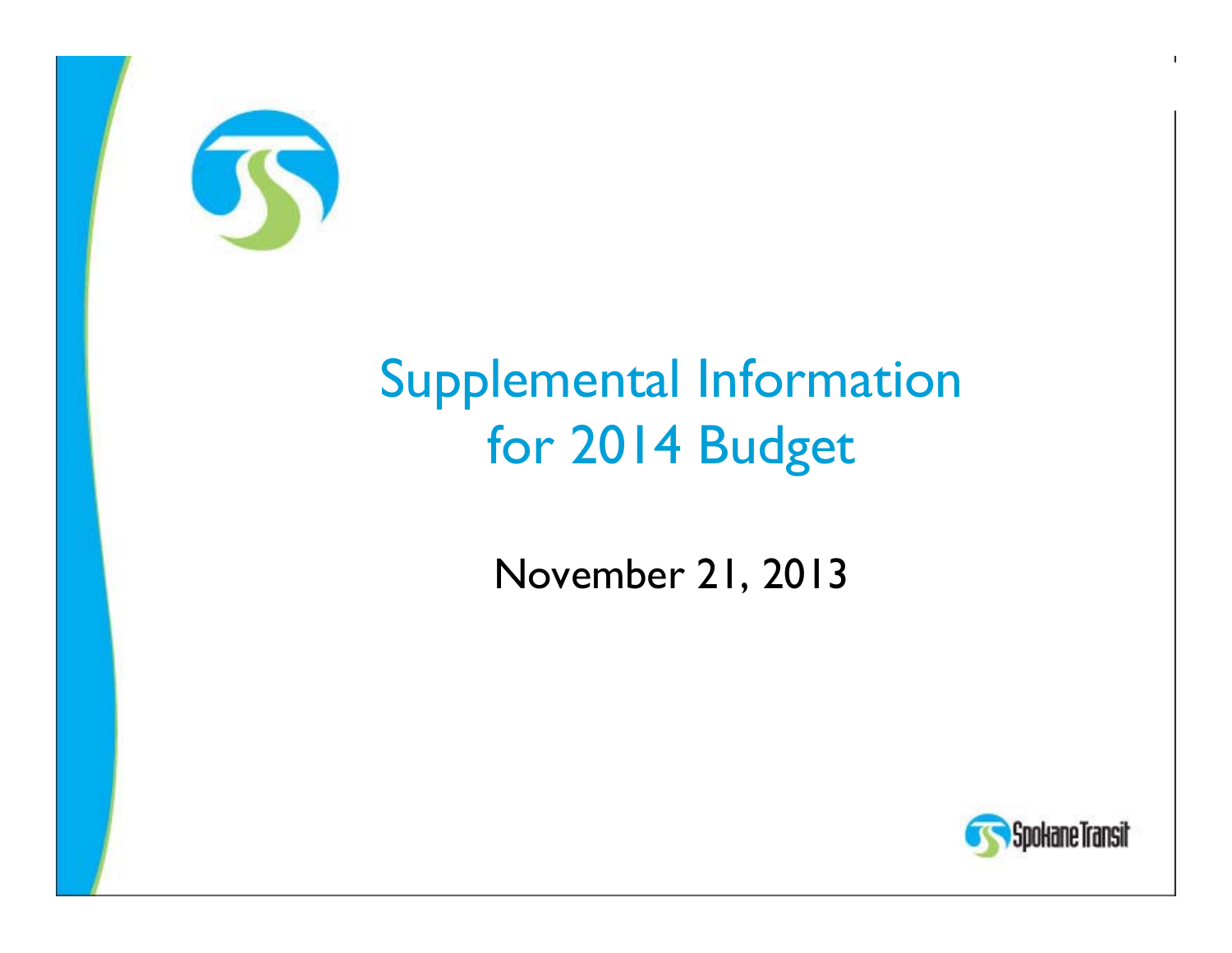## Table of Contents

- 2014 Forecast Model-November 201 3Page 1
- •Key Indicators of 2014 Budget Page 2
- •Staffing for 2014 Budget **Page 3**
- -

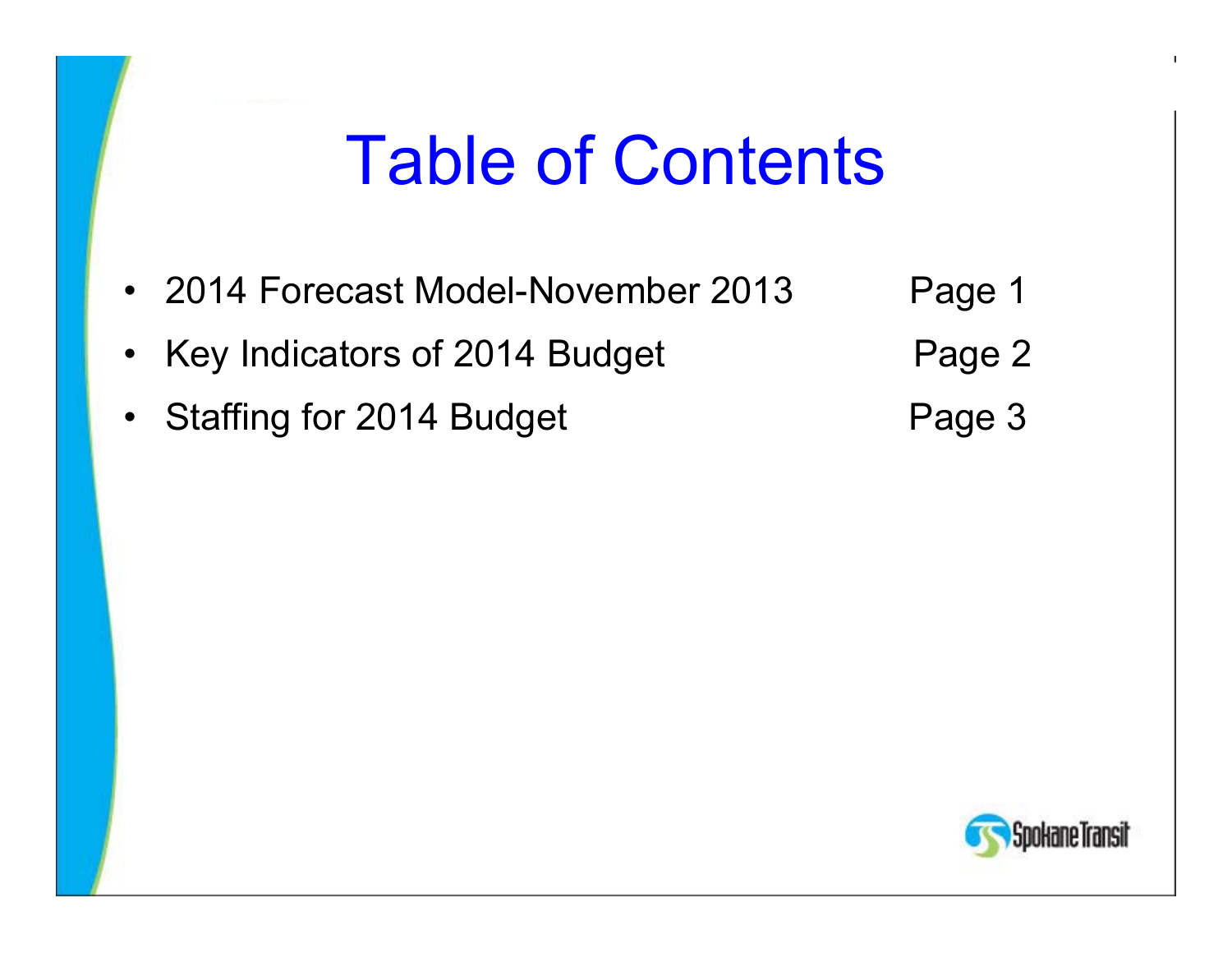Amounts for 2013 and later are based on estimates and are subject to change.

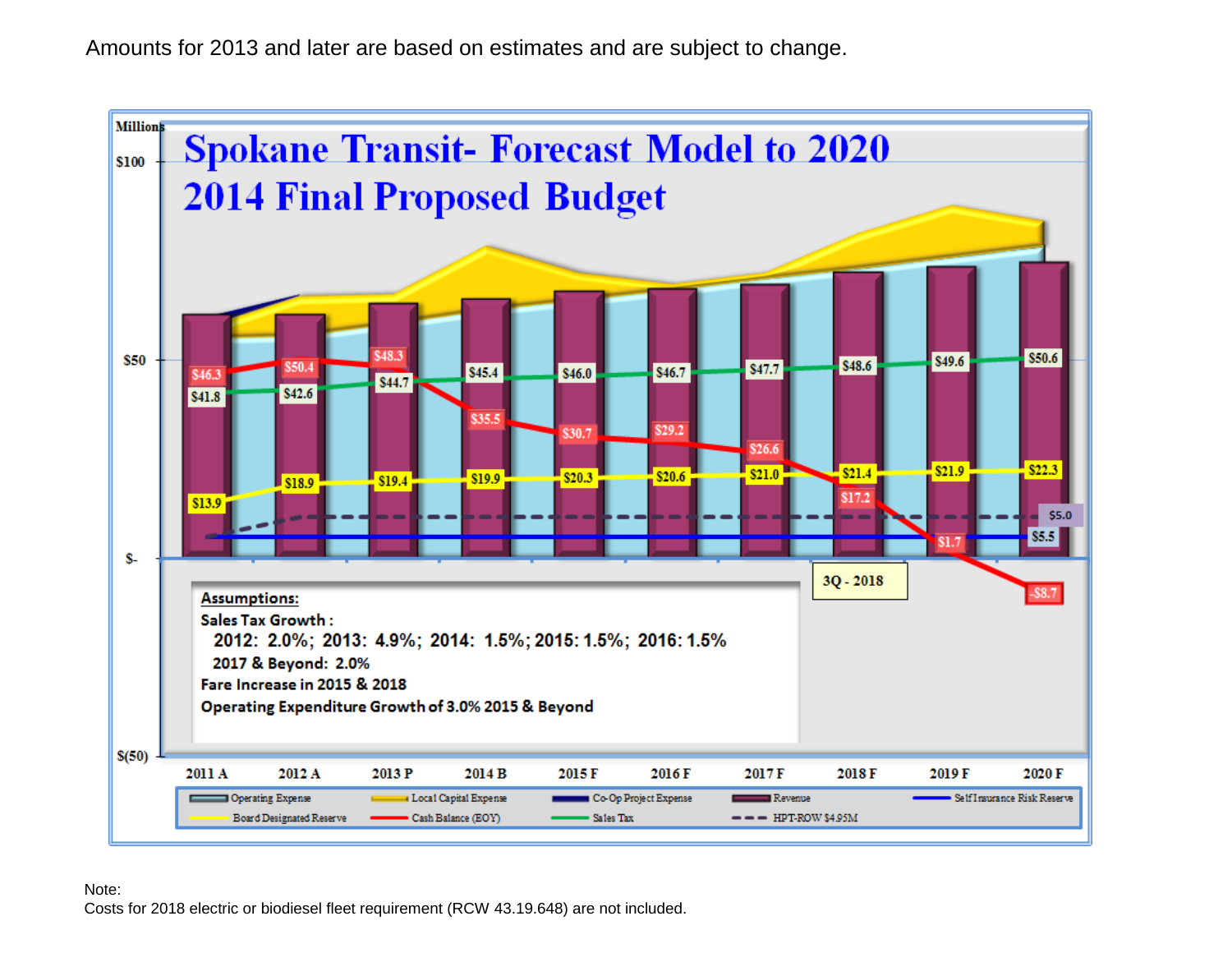## **SPOKANE TRANSIT Key Indicators of 2014 Final Proposed Operating Budget**

|                                                      | 2014                  |              | 2014 Budget vs. | 2014 Budget vs. |               |  |
|------------------------------------------------------|-----------------------|--------------|-----------------|-----------------|---------------|--|
|                                                      | <b>Final Proposed</b> |              | 2013 Budget %   |                 | 2012 Actual % |  |
|                                                      | <b>Budget</b>         | 2013 Budget  | <b>Change</b>   | 2012 Actual     | <b>Change</b> |  |
| <b>Fixed Route Bus Service</b>                       |                       |              |                 |                 |               |  |
| <b>Operating Expense (Unallocated)</b>               | \$41,754,190          | \$40,567,551 | 2.9%            | \$37,908,662    | 10.1%         |  |
| <b>Revenue Hours</b>                                 | 396,513               | 389,272      | 1.9%            | 381,167         | 4.0%          |  |
| <b>Passengers</b>                                    | 11,253,068            | 11, 141, 383 | 1.0%            | 11,031,338      | 2.0%          |  |
| <b>Revenue Miles</b>                                 | 5,513,259             | 5,425,904    | 1.6%            | 5,313,529       | 3.8%          |  |
| <b>Farebox Revenue</b>                               | \$9,126,979           | \$9,084,438  | 0.5%            | \$8,922,422     | 2.3%          |  |
| <b>Farebox Recovery Ratio (Unallocated)</b>          | 21.9%                 | 22.4%        | $-2.4%$         | 23.5%           | $-7.1%$       |  |
| <b>Average Fare</b>                                  | \$0.81                | \$0.82       | $-0.5%$         | \$0.81          | 0.3%          |  |
| <b>Cost per Passenger</b>                            | \$3.71                | \$3.64       | 1.9%            | \$3.44          | $8.0\%$       |  |
| <b>Operating Cost per Revenue Hour (Unallocated)</b> | \$105.30              | \$104.21     | 1.0%            | \$99.45         | 5.9%          |  |
| <b>Operating Cost per Revenue Mile (Unallocated)</b> | \$7.57                | \$7.48       | 1.3%            | \$7.13          | 6.2%          |  |
| <b>Passenger Vehicles</b>                            | 148                   | 134          | 10.4%           | 148             | $0.0\%$       |  |
|                                                      |                       |              |                 |                 |               |  |
| Paratransit Service                                  |                       |              |                 |                 |               |  |
| <b>Operating Expense (Unallocated)</b>               | \$11,806,985          | \$11,812,627 | $0.0\%$         | \$10,558,028    | 11.8%         |  |
| <b>Revenue Hours (includes SUV)</b>                  | 153,693               | 167,305      | $-8.1%$         | 163,480         | $-6.0\%$      |  |
| <b>Passengers (includes SUV)</b>                     | 446.117               | 497.014      | $-10.2%$        | 490.106         | $-9.0\%$      |  |
| <b>Revenue Miles (includes SUV)</b>                  | 2,387,519             | 2,572,566    | $-7.2%$         | 2,532,907       | $-5.7%$       |  |
| <b>Farebox Revenue</b>                               | \$642,004             | \$651,754    | $-1.5%$         | \$664,841       | $-3.4%$       |  |
| <b>Farebox Recovery Ratio (Unallocated)</b>          | 5.4%                  | 5.5%         | $-1.4%$         | 6.3%            | $-13.6%$      |  |
| <b>Average Fare</b>                                  | \$1.44                | \$1.31       | 9.7%            | \$1.36          | 6.1%          |  |
| <b>Cost per Passenger</b>                            | \$26.47               | \$23.77      | 11.4%           | \$21.54         | 22.9%         |  |
| <b>Operating Cost per Revenue Hour (Unallocated)</b> | \$76.82               | \$70.61      | 8.8%            | \$64.58         | 19.0%         |  |
| <b>Operating Cost per Revenue Mile (Unallocated)</b> | \$4.95                | \$4.59       | 7.7%            | \$4.17          | 18.6%         |  |
| <b>Passenger Vehicles (Directly Operated)</b>        | 70                    | 70           | $0.0\%$         | 81              | $-13.6%$      |  |
| Passenger Vehicles (Contracted)(exc. 11 SUV)         | 38                    | 72           | $-47.2%$        | 58              | $-34.5%$      |  |
| <b>Janpool Service</b>                               |                       |              |                 |                 |               |  |
| <b>Operating Expense (Unallocated)</b>               | \$894,914             | \$884,434    | 1.2%            | \$712,038       | 25.7%         |  |
| <b>Revenue Hours (excludes SUV)</b>                  | 34.548                | 33,834       | 2.1%            | 33,220          | 4.0%          |  |
| Passengers (excludes SUV)                            | 272,725               | 291,815      | $-6.5%$         | 250,436         | 8.9%          |  |
| <b>Revenue Miles (excludes SUV)</b>                  | 1,295,584             | 1,268,760    | 2.1%            | 1,189,701       | 8.9%          |  |
| <b>Farebox Revenue</b>                               | \$804,895             | \$671,480    | 19.9%           | \$727,380       | 10.7%         |  |
| <b>Passenger Vehicles (includes SUV)</b>             | 133                   | 133          | $0.0\%$         | 127             | 4.7%          |  |
|                                                      |                       |              |                 |                 |               |  |
| <b>Financial Summary Highlights</b>                  |                       |              |                 |                 |               |  |
| <b>Sales Tax Revenues</b>                            | \$45,350,578          | \$42,105,025 | 7.7%            | \$42,931,465    | 5.6%          |  |
| Federal Preventive Maintenance & Other Fed Grants    | 7,778,196             | 7,607,082    | 2.2%            | \$8,264,044     | $-5.9%$       |  |
| <b>Total Revenues (Exc. Capital)</b>                 | \$66,227,625          | \$61,784,911 | 7.2%            | \$62,730,421    | 5.6%          |  |
| <b>Total Operating Expense</b>                       | \$62,918,213          | \$60,980,577 | 3.2%            | \$56,332,970    | 11.7%         |  |
| <b>Local Capital Investment</b>                      | \$16,098,678          | \$7,720,019  | 108.5%          | \$10,151,163    | 58.6%         |  |
| <b>Total Capital Expense</b>                         | \$22,387,192          | \$16,175,418 | 38.4%           | \$13,506,324    | 65.8%         |  |
| <b>Cooperative Street Projects</b>                   | \$0                   | \$0          |                 | \$274,308       | $-100.0\%$    |  |
| <b>Decrease in Cash</b>                              | \$12,789,266          | \$6,915,685  |                 |                 |               |  |
| <b>Increase in Cash</b>                              |                       |              |                 | \$1,277,660     |               |  |

**NOTE:**

**Unallocated expenses exclude Administrative and Plaza costs.**